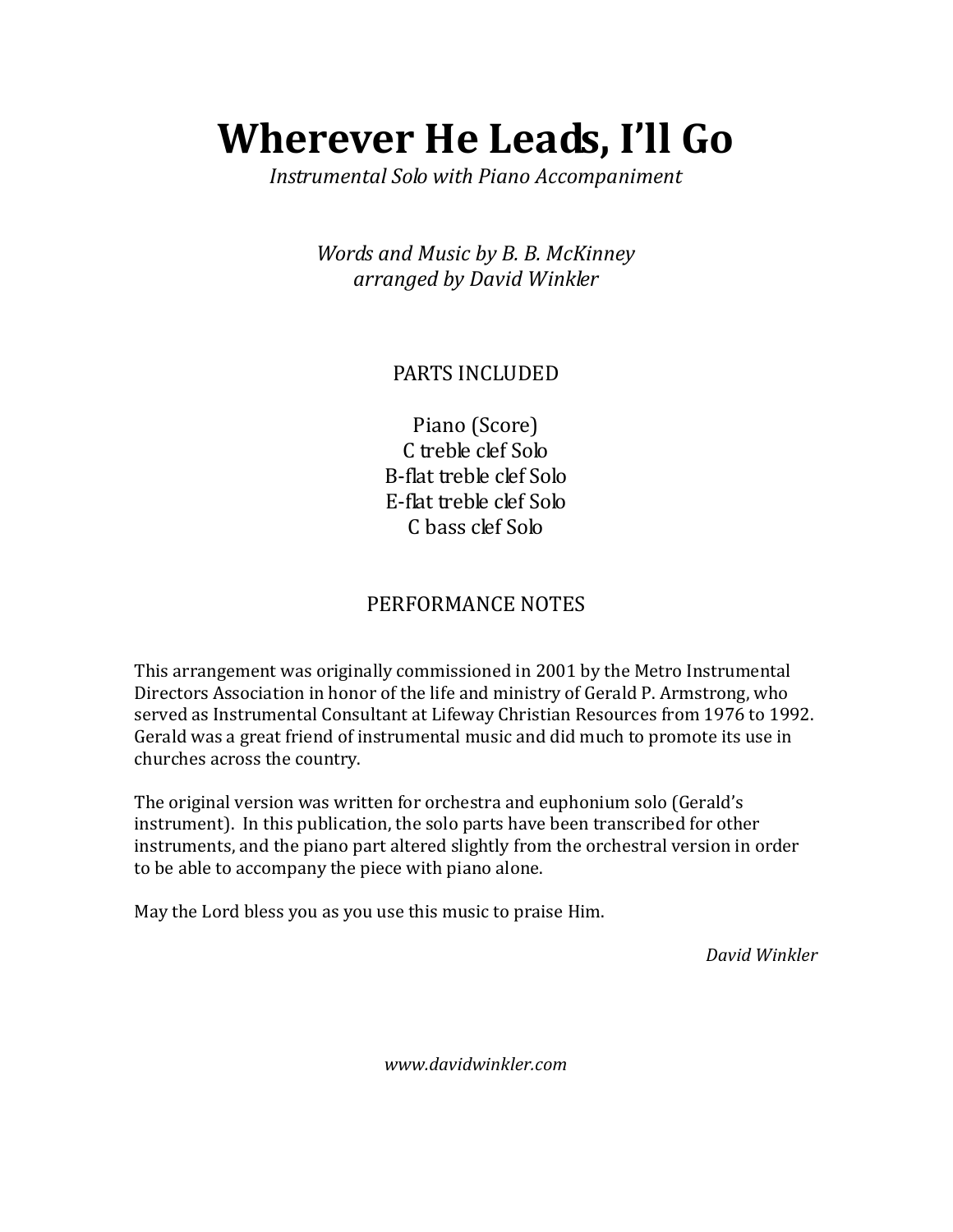*Commissioned by the Metro Instrumental Directors Association in honor of the life and ministry of Gerald P. Armstrong, who served as Instrumental Consultant at Lifeway Christian Resources from 1976 to 1992. His ministry lives on through the myriad of instrumental music that flourishes in the church today.*

## **Wherever He Leads, I'll Go**

*Instrumental Solo with Piano Accompaniment*

Words and Music by B. B . McKinney *Arranged by David Winkler* 

**with devotion**  $\overrightarrow{q} = 92$ 



© Copyright 1936. Renewal 1964 and this arr. © 2001 by Broadman Press/SESAC (admin. by LifeWay Worship). All rights reserved. Used by permission. This arrangement distributed by *www.DavidWinkler.com.*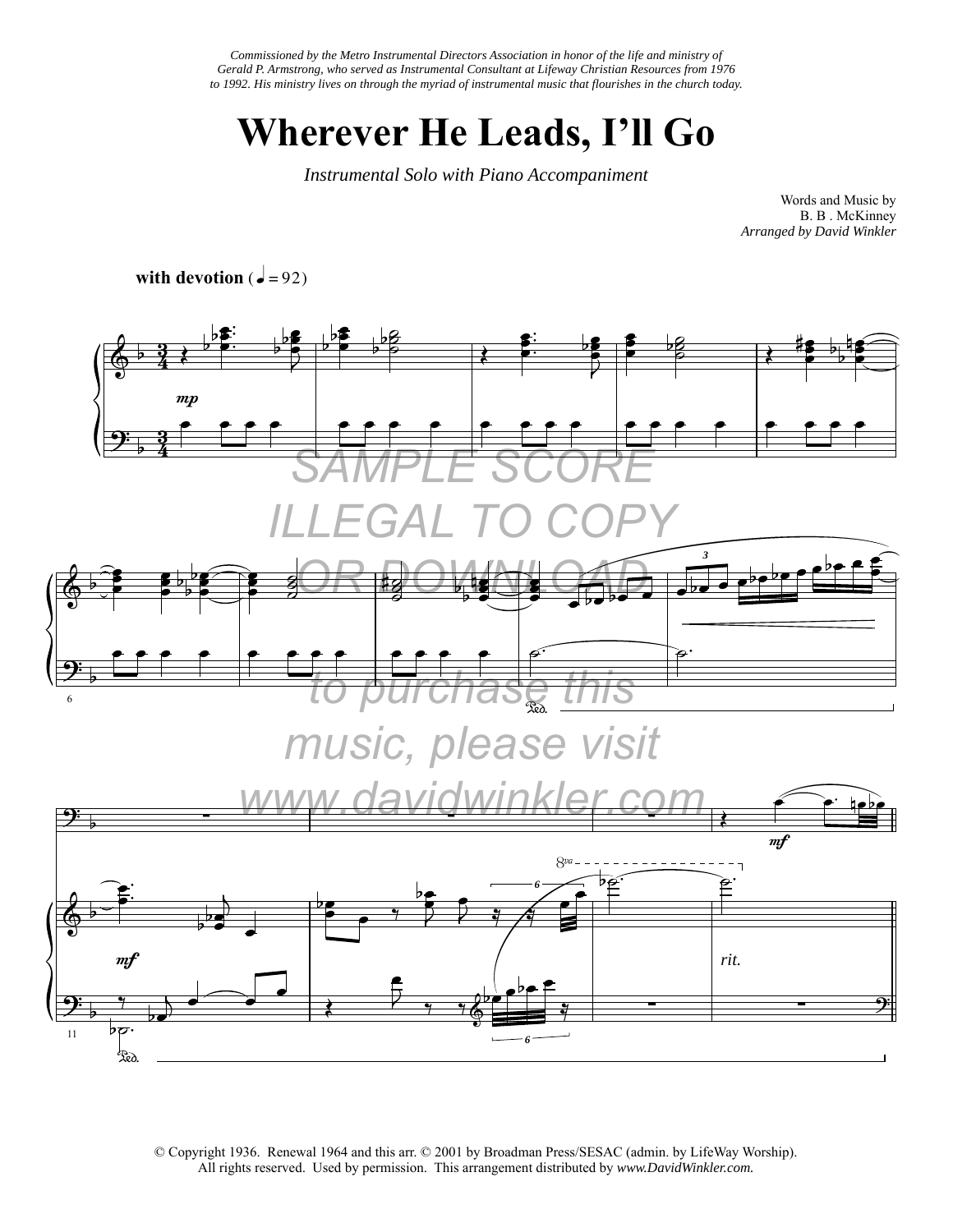Wherever He Leads, I'll Go - 2 of 6

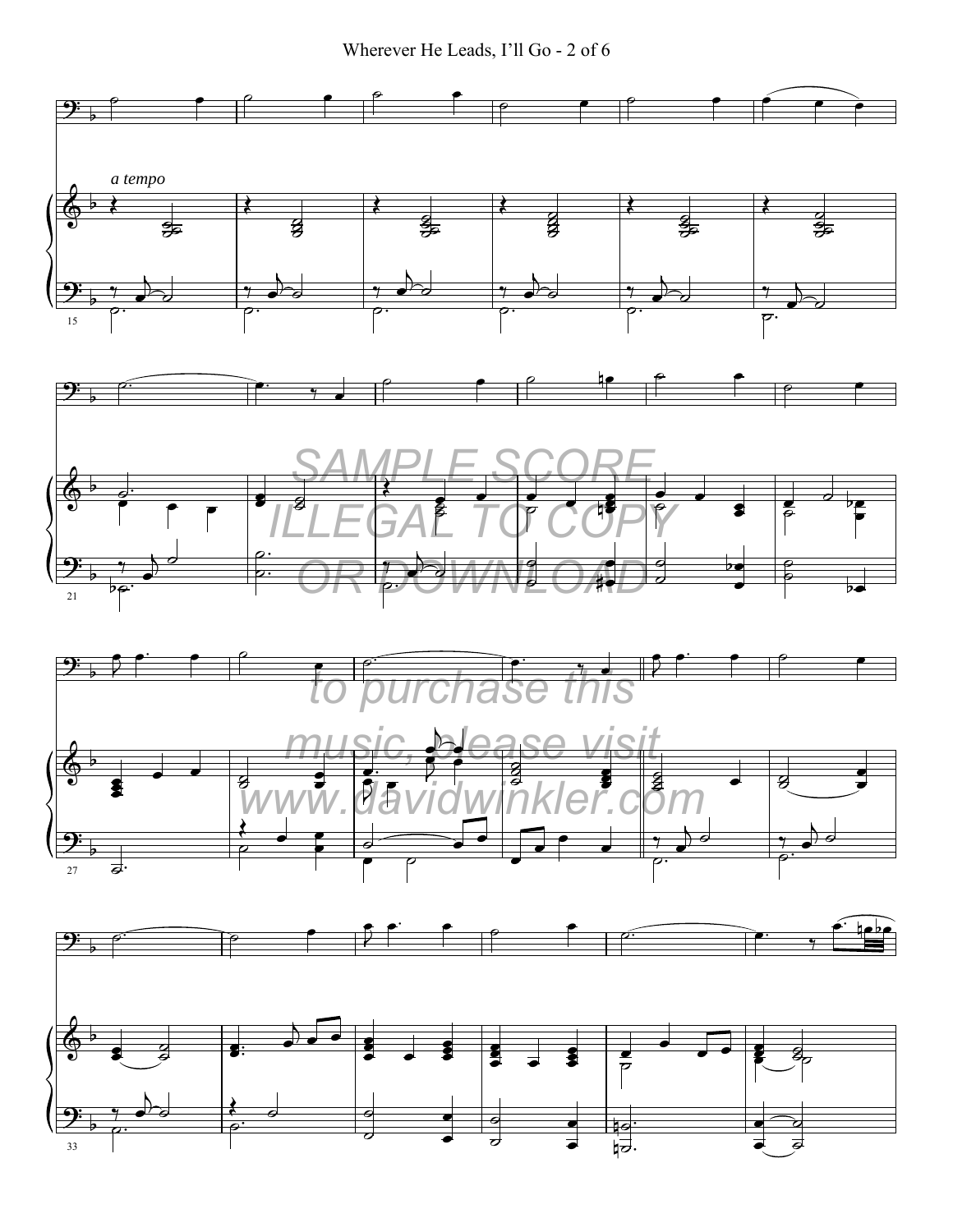Wherever He Leads, I'll Go - 3 of 6



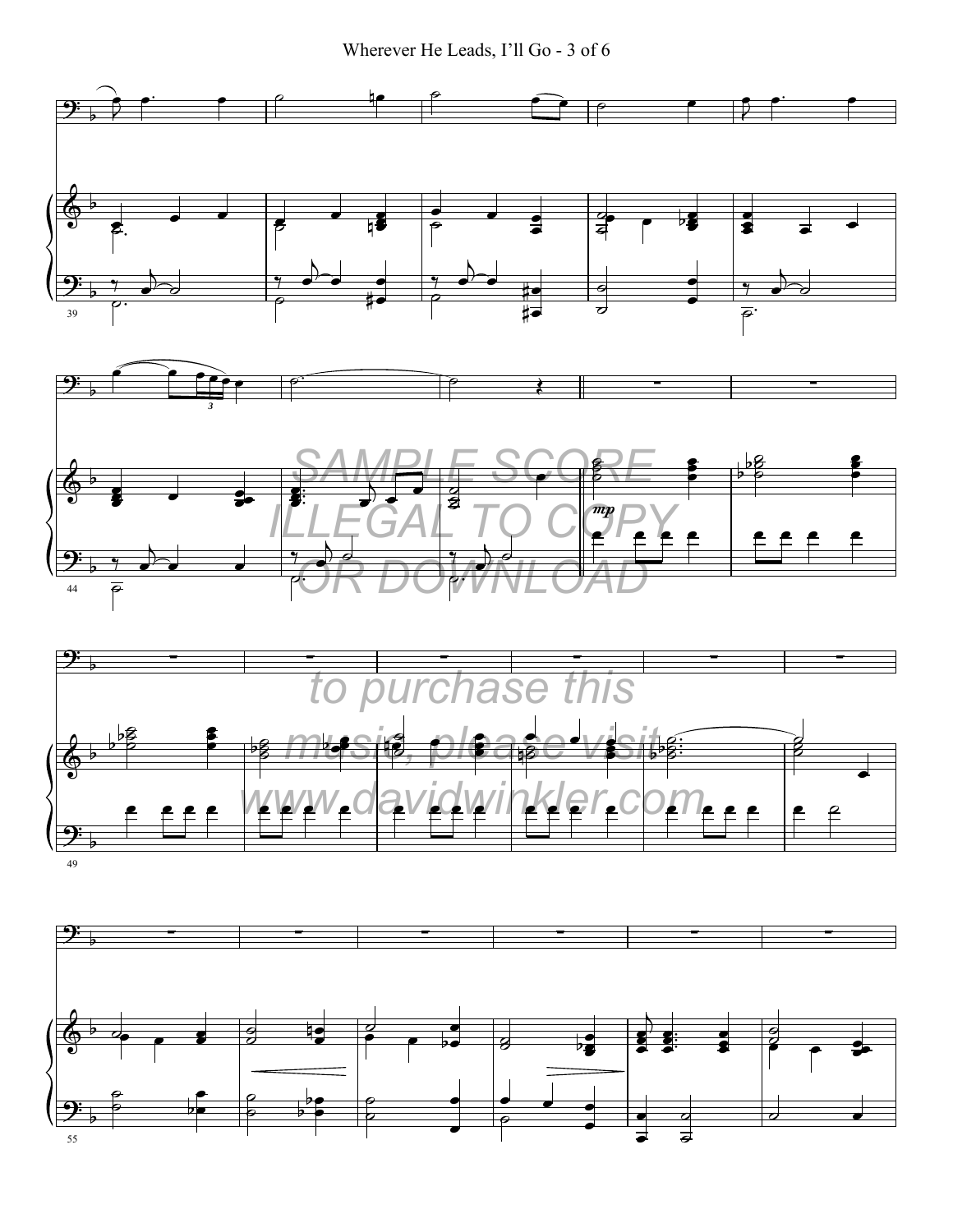Wherever He Leads, I'll Go - 4 of 6

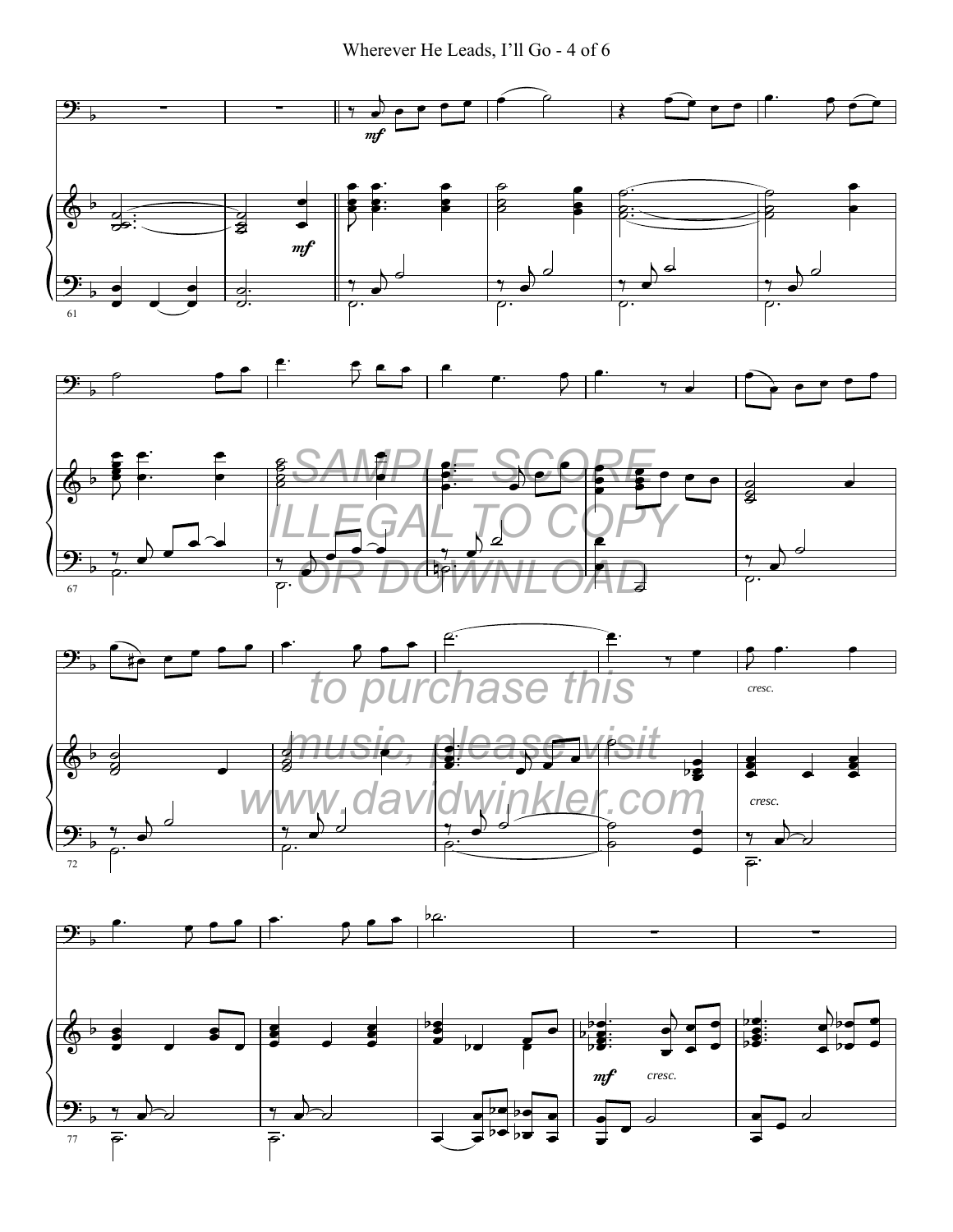